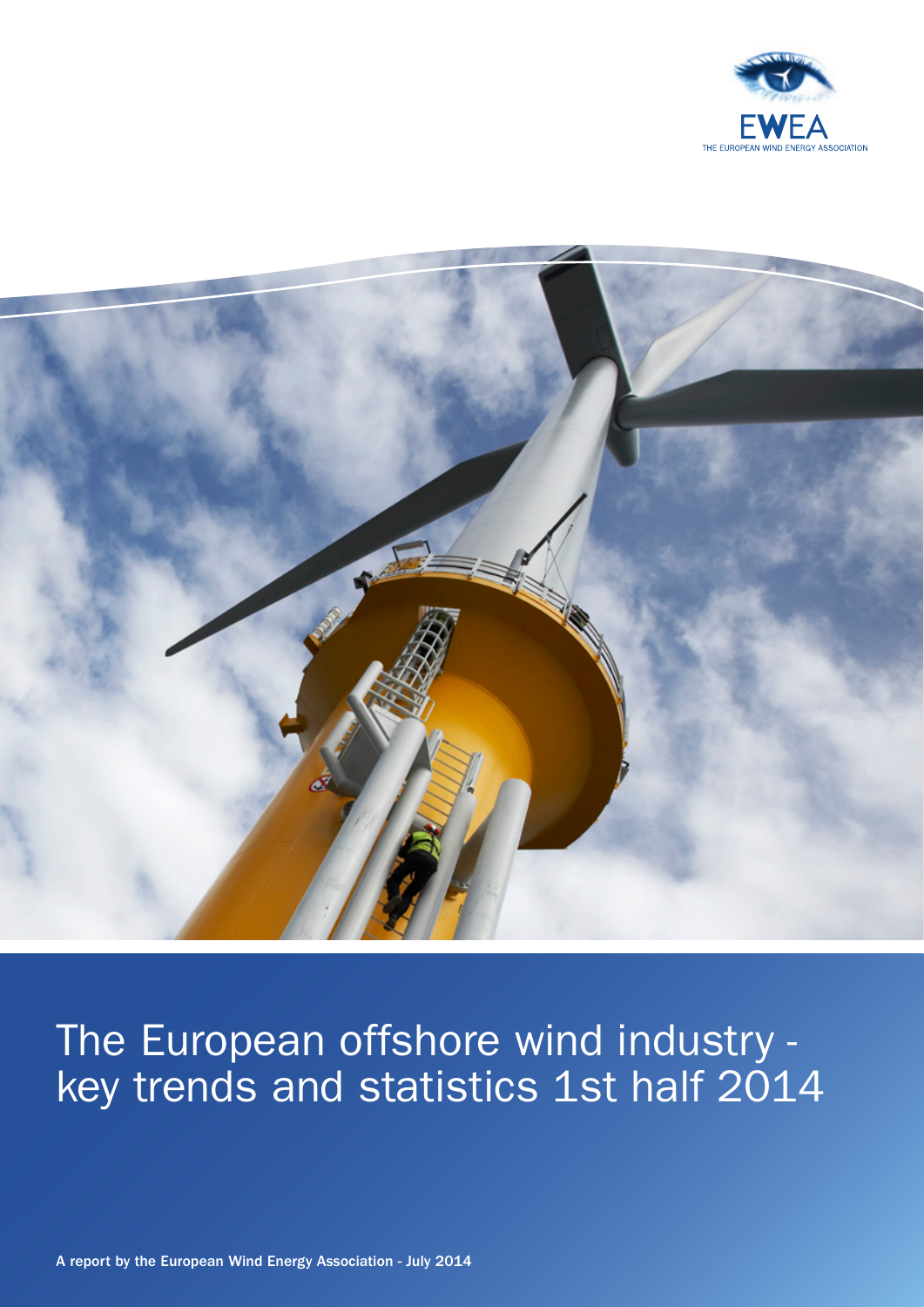## **Contents**

### Data collection and data analysis:

Author: Giorgio Corbetta, European Wind Energy Association (EWEA) Contributing authors: Iván Pineda, Justin Wilkes (EWEA) Financing highlights: Jérôme Guillet (Managing Director, Green Giraffe Energy Bankers) Revision and editing: Zoë Casey (EWEA) Design: Clara Ros (EWEA) Cover photo: Siemens AG Energy Sector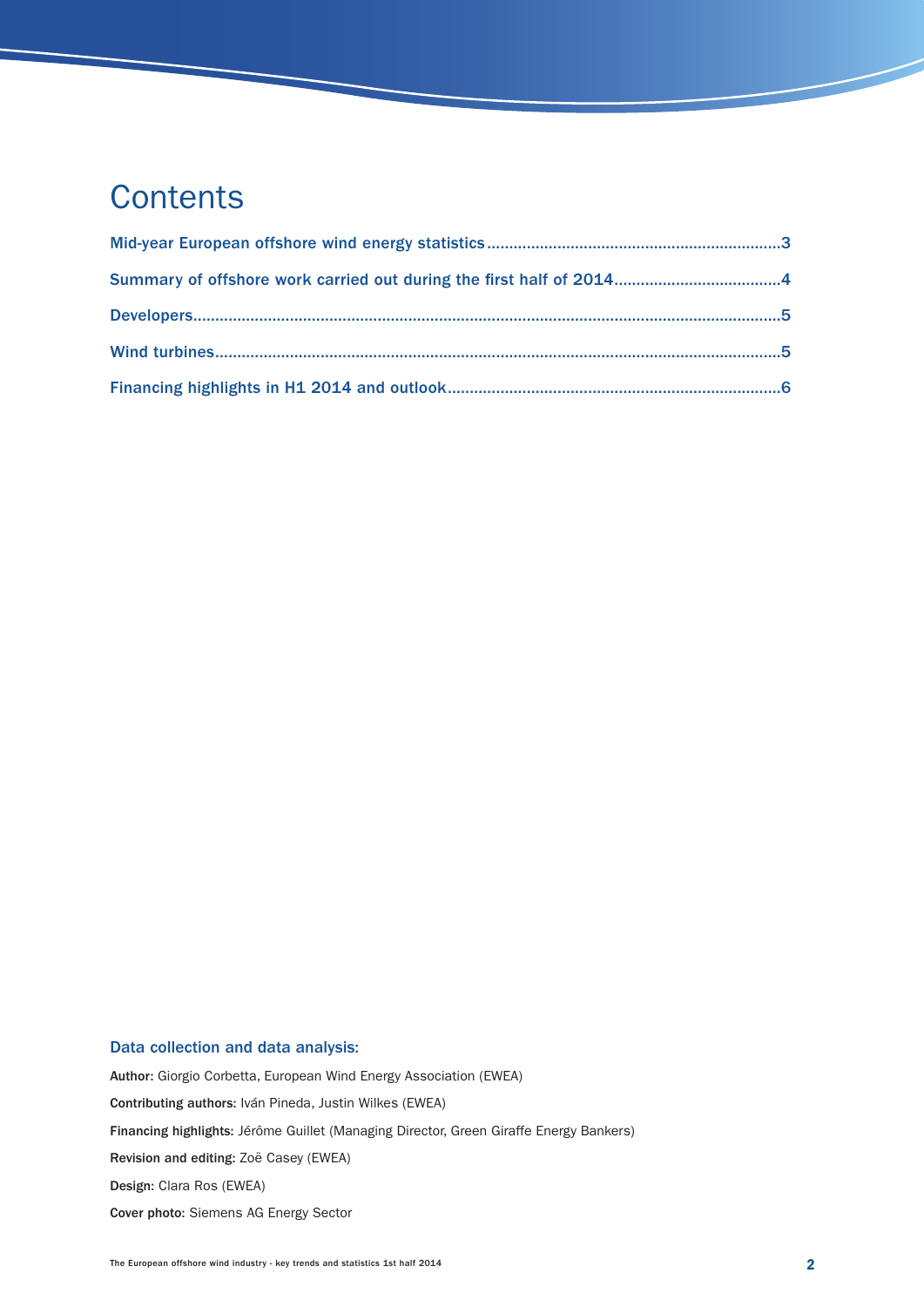## Mid-year European offshore wind energy statistics

In the first six months of 2014, Europe fully grid connected 224 offshore wind turbines in 16 commercial wind farms and one offshore demonstration site with a combined capacity totalling 781 MW. There are 310 wind turbines awaiting grid connection. Once connected, these will add a total capacity of over 1,200 MW. The total capacity of all the wind farms under construction is over 4,900 MW when fully commissioned.

New offshore capacity installations during the first half of 2014 were down 25% compared to the same period the previous year.



FIGURE 1: ANNUAL INSTALLED OFFSHORE WIND CAPACITY IN EUROPE (MW)

The work carried out in European offshore wind farms during the first six months of 2014 is detailed below:

- 224 wind turbines were fully grid connected, totalling 781 MW (down 25% compared to the same period last year) in five wind farms: Gwynt y Môr (UK), Northwind (BE), Riffgat (DE), West of Duddon Sands (UK) and the Methil Demo at Energy Park Fife (UK).
- 233 foundations (35 units fewer than the same period last year) were installed in 13 wind farms: Amrumbank West (DE), Borkum Riffgrund I (DE), Borkum West 2.1 (DE), Butendiek (DE), Dan Tysk (DE), Global Tech 1 (DE), Gwynt y Môr (UK), Humber Gateway (UK), Meerwind Sud/Ost (DE), Nordsee Ost (DE), Northwind (BE), Westermost Rough (UK) and the Methil Demo - Energy Park Fife (UK)
- 282 turbines (28 units or 10% more than during the same period last year) were erected in eight wind farms: Borkum West 2.1 (DE), Dan Tysk (DE), Global Tech 1 (DE), Gwynt y Môr (UK), Meerwind Sud/Ost (DE), Nordsee Ost (DE), Northwind (BE) and West of Duddon Sands (UK)
- Preparatory work has begun at the 600 MW Gemini wind farm off the coast of the Netherlands.

In total, there were, on 1 July 2014, 2,304 offshore wind turbines with a combined capacity of 7,343 MW fully grid connected in European waters in 73 wind farms across 11 countries, including demonstration sites.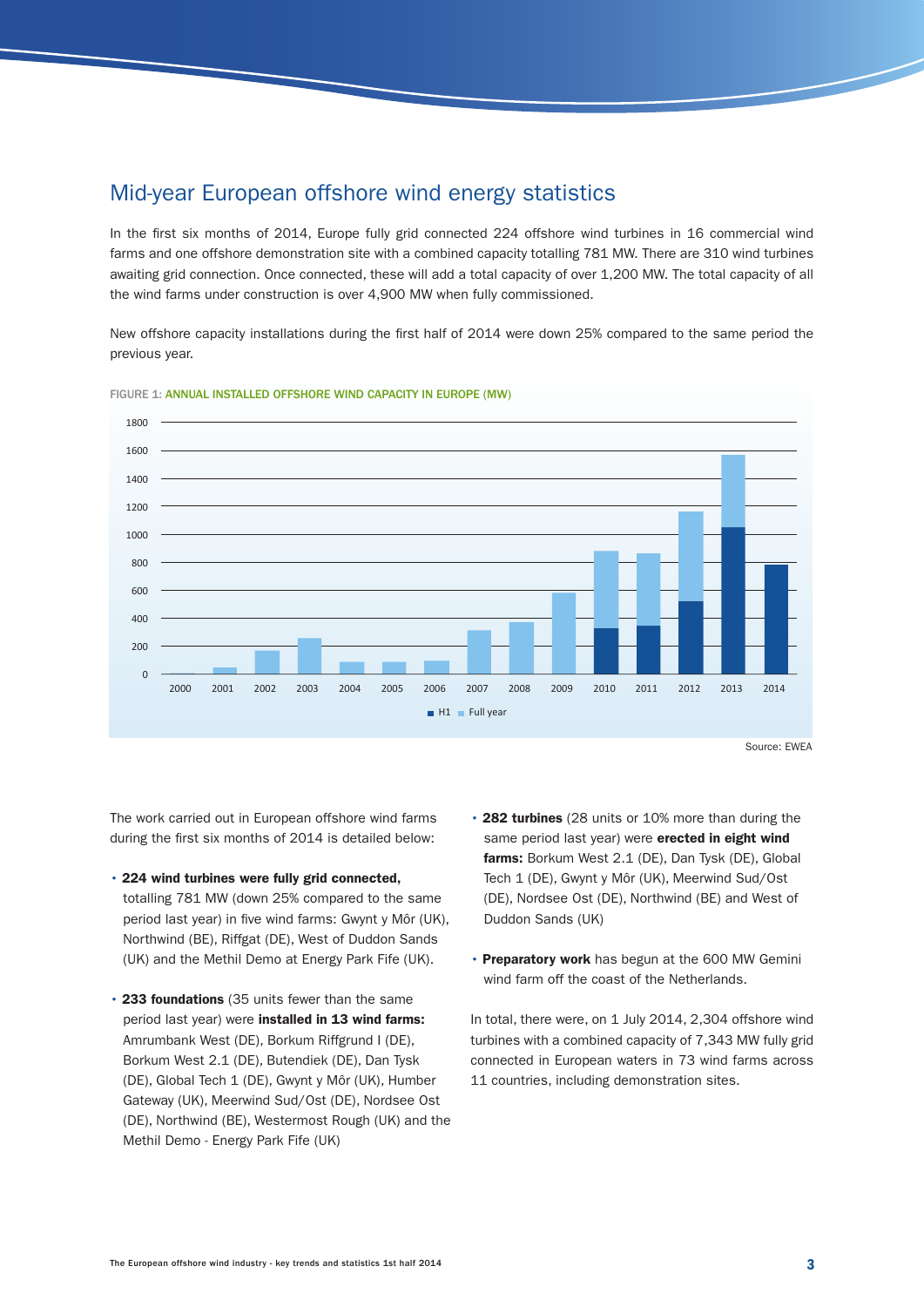## Summary of offshore work carried out during the first half of 2014

During the first six months of the year, work was carried out on 16 offshore wind farms and one demonstration site. Foundations and turbines were installed and/or grid connected in 15 of these and in one demonstration site in three countries: Belgium, Germany and the United Kingdom.

|                                 | <b>BELGIUM</b> | <b>GERMANY</b> | <b>UK</b> | <b>TOTAL</b> |
|---------------------------------|----------------|----------------|-----------|--------------|
| Number of farms                 |                | 10             | 5         | 16           |
| Number of foundations installed | $\mathbf{1}$   | 159            | 73        | 233          |
| Number of turbines installed    | 30             | 126            | 126       | 282          |
| Number of turbines connected    | 47             | 30             | 147       | 224          |
| MW fully connected to the grid  | 141            | 108            | 532       | 781          |

TABLE 1: SUMMARY OF WORK IN OFFSHORE WIND FARMS BETWEEN 1 JANUARY AND 30 JUNE 2014

Source: EWEA



#### FIGURE 2: INSTALLATION OF FOUNDATIONS, TURBINES AND GRID CONNECTION OF WIND TURBINES IN OFFSHORE WIND FARMS BETWEEN 1 JANUARY AND 30 JUNE 2014

Source: EWEA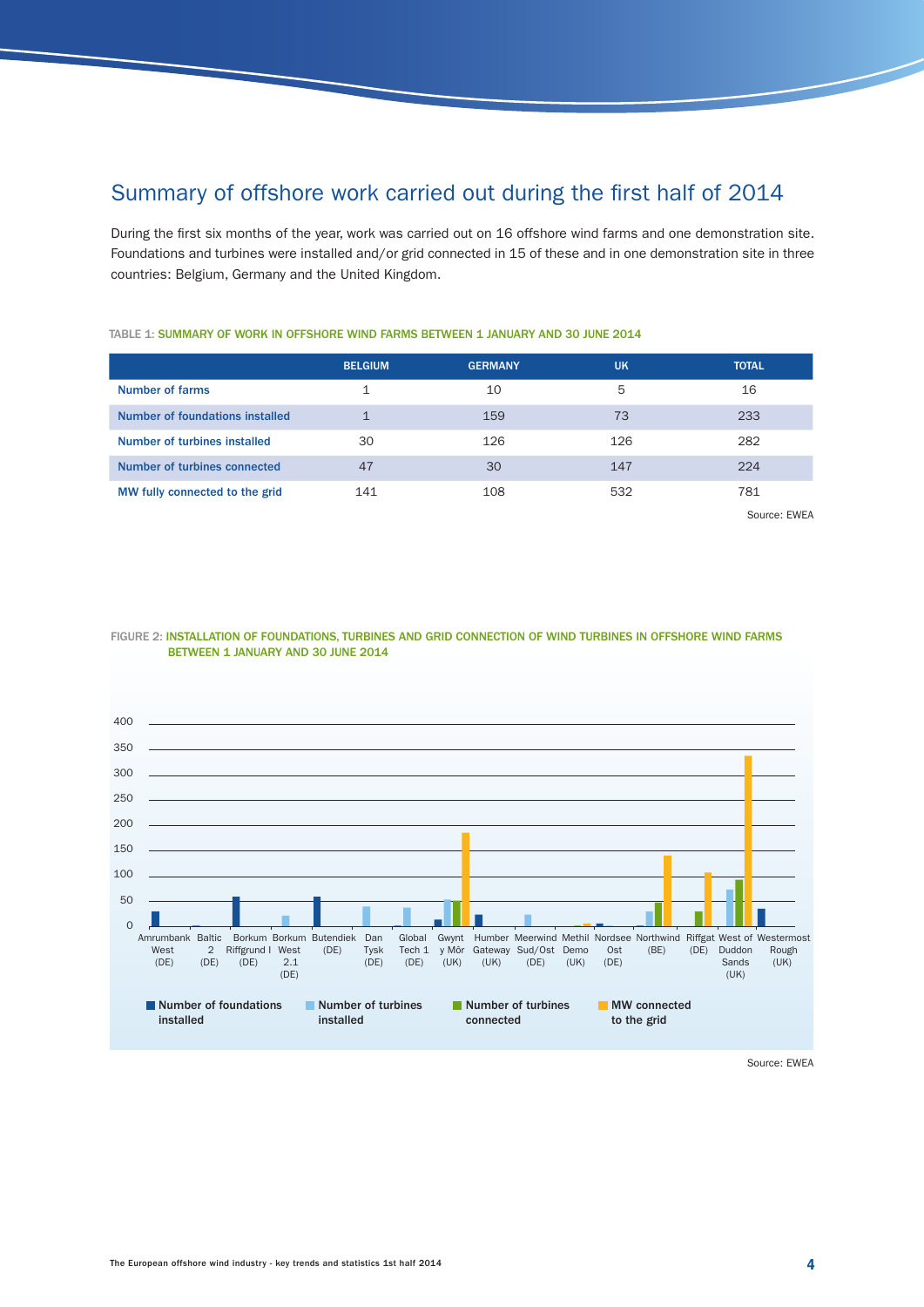## **Developers**

Four commercial wind farms and one demonstration project connected wind turbines to the grid totalling 781 MW.

Figure 3 shows the share of connected MW per developer from 1 January to 30 June 2014 taking into account each company's share in the projects. Power producers account for over 78% of the installed capacity (over 600 MW).



### FIGURE 3: OFFSHORE WIND DEVELOPERS' SHARE OF NEW GRID CAPACITY CONNECTED BETWEEN 1 JANUARY

Source: EWEA

## Wind turbines

During the first six months of 2014, 223 offshore wind turbines and one offshore demonstration wind turbine were connected to the power grid, or around 25% fewer than during the same period in the previous year. The average size of the wind turbines was 3.5 MW, slightly less than during the first six months of 2013.

Units made by three turbine manufacturers were connected to the grid during the period: Siemens, MHI Vestas and Samsung. The former has the largest share of newly connected capacity (633 MW, 81%), followed by MHI Vestas (141 MW, 18 %) and Samsung (7 MW, 1%) which connected its 7 MW demonstration wind turbine to the grid.





In terms of units, Siemens grid connected 176 turbines (79%), MHI Vestas 47 turbines (21%) and Samsung one turbine.

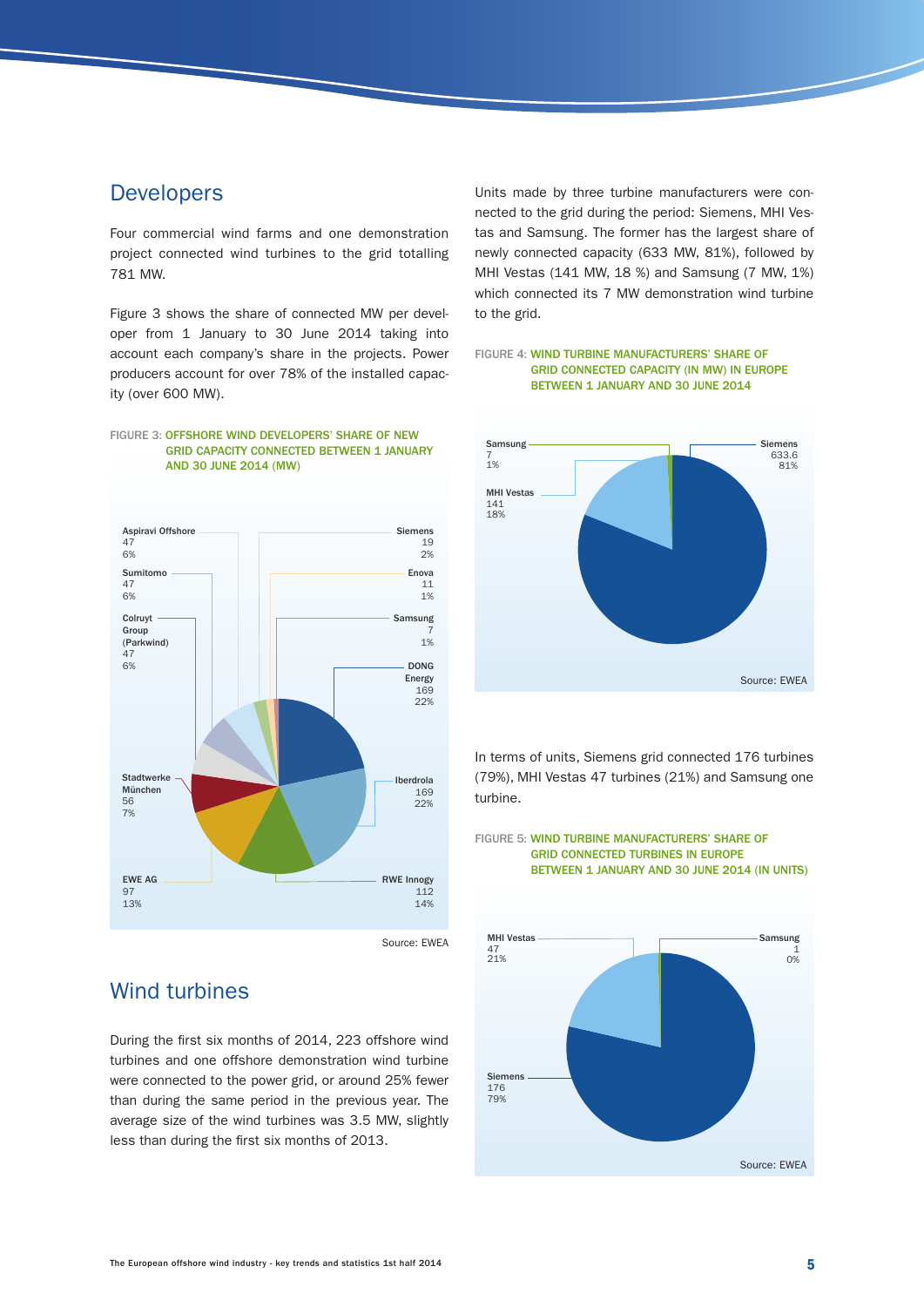## Financing highlights in H1 2014 and outlook

There was considerable financing activity in the offshore wind farm sector in the first half of 2014, with multiple transactions on the equity side and the largest offshore wind financing to close to date: the 600 MW Gemini project in the Netherlands.

The Gemini transaction, which closed on 13 May 2014, included both equity and debt funding, with independent power producer Northland Power, a Canadian developer, acquiring 60% of the project, alongside contractors Siemens (20%) and Van Oord (10%), from developer Typhoon Offshore, with initial investor HVC, the Dutch waste-to-energy company, keeping its original 10% stake. The €2.8 billion transaction included a senior debt<sup>1</sup> financing of  $E2.1$  billion provided by a consortium of 12 commercial banks and four public funding institutions, as well as a mezzanine<sup>2</sup> tranche provide by Danish pension fund PKA alongside Northland Power.

Commercial funding topped one billion euros, with large individual commitments from banks, showing a healthy appetite from the lending market for the offshore wind sector, including construction risk. This appetite will be further confirmed in the second half of the year with several transactions currently in the market and expected to close in the coming months, including Westermost Rough (UK, 210 MW), MEG1 (DE, 400 MW), Nordsee 1 (DE, 330 MW) and Galloper (UK, 340 MW), plus Cape Wind (370 MW) and Deepwater (30 MW) in the US. Several of these transactions are backed by power producers, demonstrating their growing appetite for nonrecourse debt in offshore wind.

On the equity side, the market has also been dynamic with the following transactions closing (in addition to the equity sale that took place on the closing of Gemini):

MW London Array project to Caisse de Dépôt et Placement du Québec (CDPQ) in January<sup>3</sup>;

- Wpd sold half of its remaining stake in Butendiek (288 MW, DE) in January to Switzerland's Elektrizitätswerk der Stadt Zürich (EWZ) reducing its participation in the project to 5%<sup>4</sup>;
- DONG Energy sold 50% of Westermost Rough (210 MW, UK) to Marubeni (25%) and to the UK Green Investment Bank (25%) in March<sup>5</sup>;
- RWE sold a 10% stake in Gwynt y Môr (576 MW, UK) to the UK Green Investment Bank, in March<sup>6</sup>.

In the UK, Statoil and Statkraft have reached a final investment decision (FID) on their Dudgeon offshore wind farm (402 MW), agreeing to invest €1.9bn in the construction of the project. Dudgeon is the first wind farm reaching FID under the new UK Contract for Difference mechanism7.

A number of other equity transactions have been reported as being under way as owners of operating projects seek to recycle capital in light of a growing interest from financial investors, in particular infrastructure funds and pension funds for operational offshore wind assets. But as the Gemini and Westermost Rough transactions show, investors are also increasingly looking at projects under construction and most such transactions are likely to happen before the end of the year.

Overall, while transactions remain complex and take time to close, there is an active market for offshore wind projects and a strong pipeline of new deals. Projects with a well-designed commercial and/or financial structure are able to find funding for construction or refinancing, allowing the sector to benefit from competitive capital costs.

#### • DONG Energy sold half of its 50% stake in the 630

- 1 Senior debt takes priority over other unsecured or "junior" debt owed, consequently, it is repaid before other debts in case of bankruptcy.
- <sup>2</sup> Mezzanine debt is an equity instrument secured by a claim on a company's assets.
- 3 [DONG Energy, 31/01/2014 , available at http://www.dongenergy.com/EN/Media/Newsroom/Pages/Company\\_announcements\\_](http://www.dongenergy.com/EN/Media/Newsroom/Pages/Company_announcements_details.aspx?omxid=735456) details.aspx?omxid=735456

- 5  [DONG Energy, 31/03/2014, available at http://www.dongenergy.com/EN/Media/Newsroom/Pages/Company\\_announcements\\_](http://www.dongenergy.com/EN/Media/Newsroom/Pages/Company_announcements_details.aspx?omxid=745172) details.aspx?omxid=745172
- 6 Windpower Monthly, 31/03/2014, available at http://www.windpoweroffshore.com/article/1287945/green-investment-bank-takesgwynt-y-mor-stake
- 7 Dudgeon Offshore Wind Farm, 01/07/2014, available at http://dudgeonoffshorewind.co.uk/news/news01\_07\_14.php

<sup>4</sup> Bloomberg, 08/01/2014, available at http://www.bloomberg.com/news/2014-01-08/zurich-buys-stake-in-german-north-sea-windfarm-developed-by-wpd.html